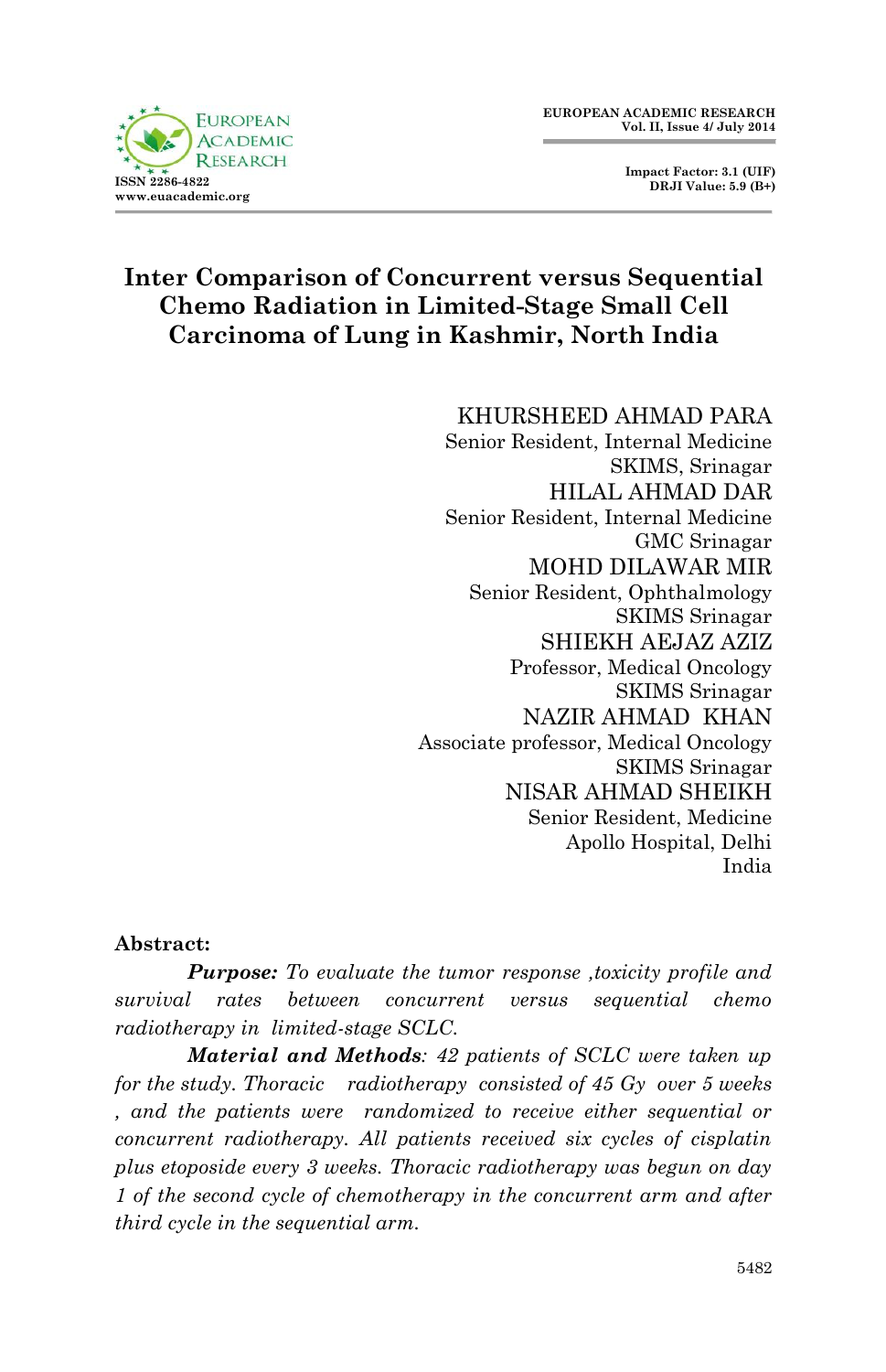*Results: Complete response was seen in 66.7%, progression in 14.3% and partial response in 9.5% in concurrent arm, compared to complete response in 28.6%, partial response in 47.6 %, progression in 14.3% and no response (stable disease) in 4.8% respectively in sequential arm (P-value 0.075). Hematologic toxicity (febrile neutropenia p-value 0.022) ,gastrointestinal toxicity (nausea and vomiting , p-value 0.03) and neurologic toxicity (p-value 0.52) were more in concurrent arm compared to sequential arm.*

*Conclusion: Tumor response favours concurrent chemo radiation, however results are not statistically significant but chemo morbidity (significant hematologic and gastrointestinal toxicity) were more in concurrent arm compared to sequential arm.*

**Key words:** Concurrent Chemo Radiation, Sequential Chemo Radiation, Limited-Stage Small Cell Carcinoma of Lung, Kashmir, North India

# **Introduction**

Lung cancer was considered to be rare in the beginning of the century[1] but has now reached almost epidemic proportions. It is the leading cause of cancer deaths in developed countries and is also rising at alarming rates in developing countries[2]. Lung cancer is a major health problem in Kashmir valley and constitutes 9.9% of all cancers. It is the second common malignancy among males. Khan NA et al studied 321 patients in 2006 in Kashmir valley . There was preponderance of males  $(91.9\%)$  as compared to females  $(8.1\%)$ . [3]

Histologically lung cancer is broadly divided into nonsmall cell lung cancer (85%) and small cell lung cancer (15-20%) [4]. Small cell lung cancer has faster tumor doubling time and higher incidence of distant metastasis at the time of diagnosis [4]. The most important known cause of SCLC is cigarette smoking [5]. Presenting symptoms in patients with SCLC can be constitutional, pulmonary, the result of extra thoracic spread,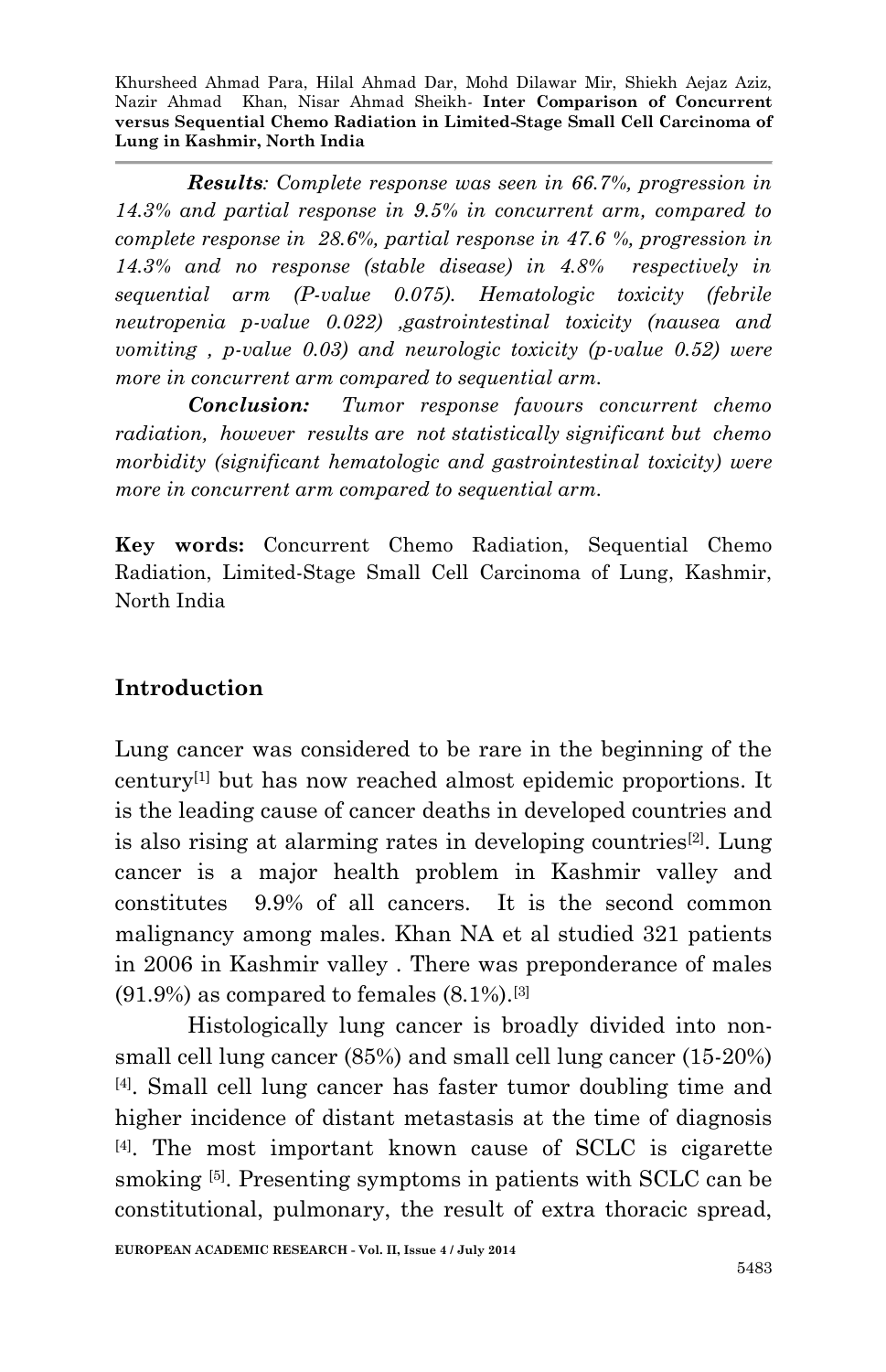or due to paraneoplastic disorders. In one series in which patient-reported symptoms were recorded using the Lung Cancer Symptom Scale, fatigue was the most common symptom with decreased physical activity, cough, dyspnea, decreased appetite, weight loss, and pain occurring sometime in the course of the illness in the majority of patients. Hemoptysis was noted in 14% in the same series. The primary tumor often presents as a large central mass invading or compressing the mediastinum. Superior vena cava obstruction is present at diagnosis in 10% of patients with SCLC, and in these cases, the symptoms are often worsened by associated thrombosis in the compromised blood vessel<sup>[6]</sup>. Bone involvement is usually characterized by osteolytic lesions, often in absence of bone pain or rise in serum alkaline phosphatase [7]. SCLC accounts 75% tumors associated SIADH[8]. Paraneoplastic neurologic disorders in SCLC include sensory, sensorimotor, autoimmune neuropathies and encephalomyelitis [9]. Preinvasive and in situ malignant changes are rare in SCLC [10]. A two-stage system, introduced by the Veterans' Administration Lung Study Group (VALSG) is used instead of TNM system [11]. In the VALSG system, limited stage is defined as disease confined to one hemi thorax that can be encompassed in a "tolerable" radiation field. All other patients are considered to have extensive-stage disease.

## **Material and Methods:**

This prospective randomized comparative study was conducted in the department of Medical and Radiation Oncology, Sher-i-Kashmir Institute of Medical Sciences, Soura, Srinagar from July 2008 to October 2010 after approval from Ethical committee. Forty two patients with small cell lung carcinoma were taken for the study after informed written consent and randomized into two groups. Each patient underwent history,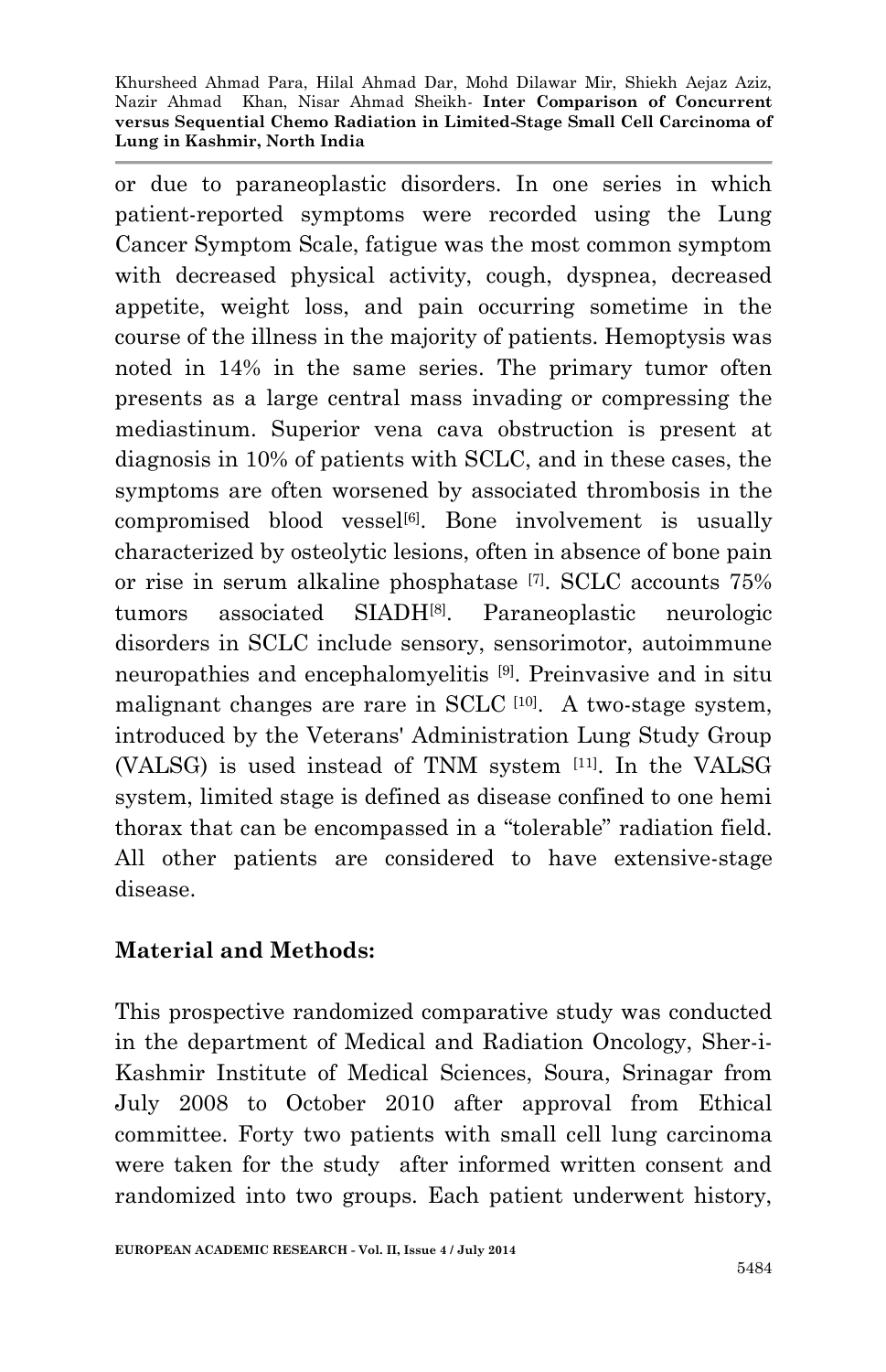clinical examination , baseline investigations, CECT chest and abdomen ,fiber optic bronchoscopy, biopsy and histopathological examination, bone scan and MRI/CT brain(to exclude brain metastasis).After completion of treatment, all patients underwent CT Brain to exclude brain metastasis before giving prophylactic cranial irradiation(PCI).Contrast enhanced cranial MRI was advised if PCI delayed more than four months after the chemo radiotherapy because overt brain metastasis may develop from subclinical disease during this time. CEMRI also indicated in patients having neurologic findings with normal CT brain imaging.

**Inclusion criteria:** Histopathological diagnosis of all limited stage SCLC disease with good performance status of ECOG 0 to 2, measurable disease ,normal haemogram and age ≤75 years,

**Exclusion criteria:** All patients having extensive disease, low performance status(ECOG 3 to 4), co morbid illnesses like chronic liver disease, chronic renal failure, symptomatic cardiac disease patients having h/o myocardial infarction in the past six months, prior cancer or cancer treatment, pregnant and lactating women were excluded.

**Chemotherapy Radiotherapy:** Thoracic radiotherapy was started on day 1 of the  $2<sup>nd</sup>$  cycle of chemotherapy in concurrent group and after the completion of 3rd cycle of chemotherapy in sequential group. Radiotherapy was delivered by  $\cos^{60}$  unit (cobalt) for a total dose of 45 GY in 5 weeks .The radiotherapy was given for 5 days in a week with 1.53 -1.8Gy fractions in each day. The initial field included the primary disease site with 1.5 cm margin around the mass. After completion of radiotherapy, patients received 3 more cycles of chemotherapy in sequential arm and 4 more cycles of chemotherapy in concurrent arm. **:** Chemotherapy was given in every 21-day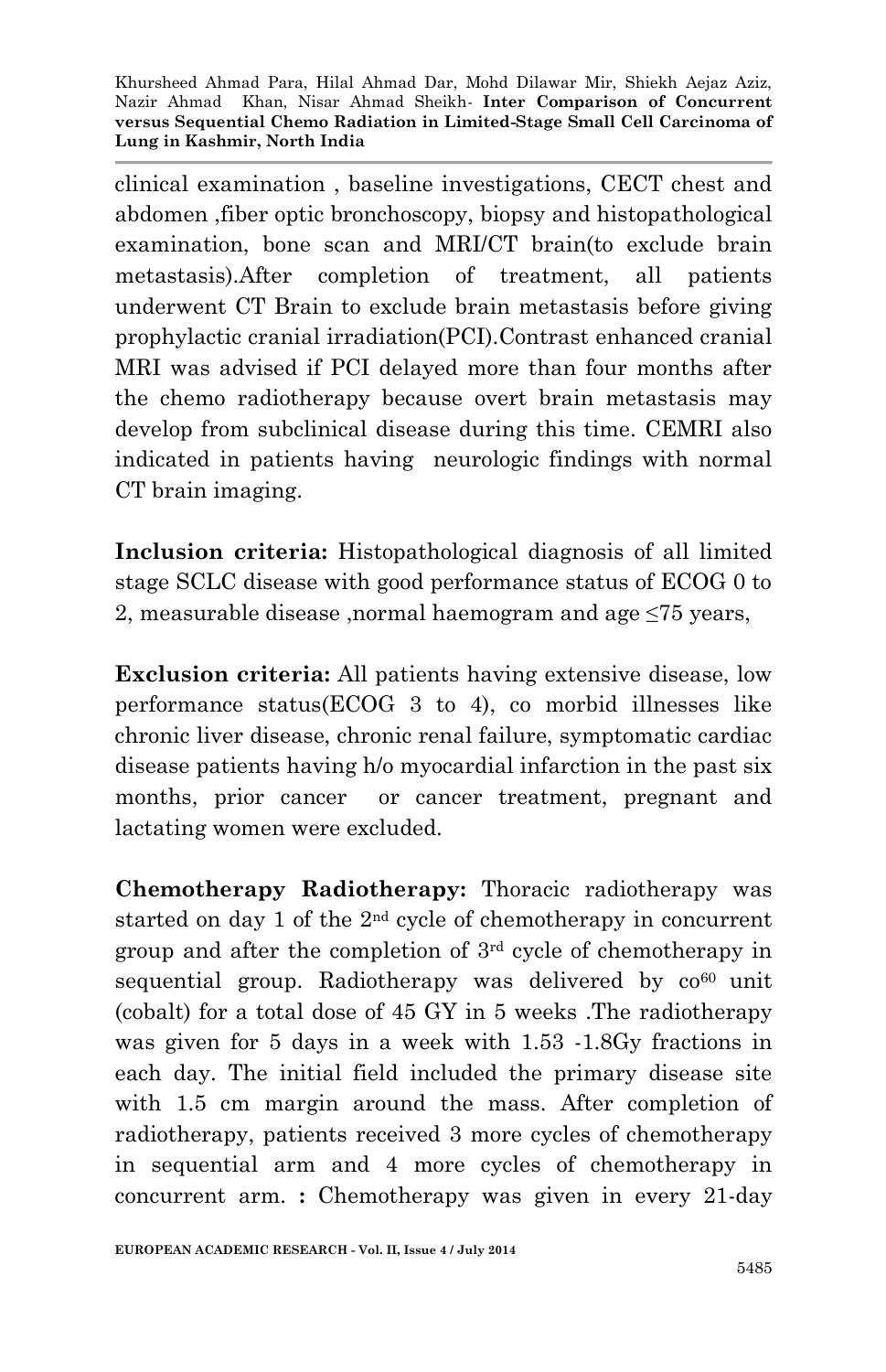cycle in both concurrent and sequential group. Chemotherapy consisted of cisplatin 75mg/m<sup>2</sup> IV on day1 and etoposide 100mg/m<sup>2</sup> on day 1, day 2 and day 3. If the leukocyte decreased below  $3,000/\text{mm}^3$ , ANC  $\leq 500$  or the platelet count below 20,000/mm<sup>2</sup> on the first day of next cycle, chemotherapy was with held until the counts recovered and total six cycles were given.



All patients were re-assessed at the end of treatment in the same manner as at the time of enrollment. Patients who showed complete response to initial treatment received prophylactic cranial irradiation. The brain irradiation consisted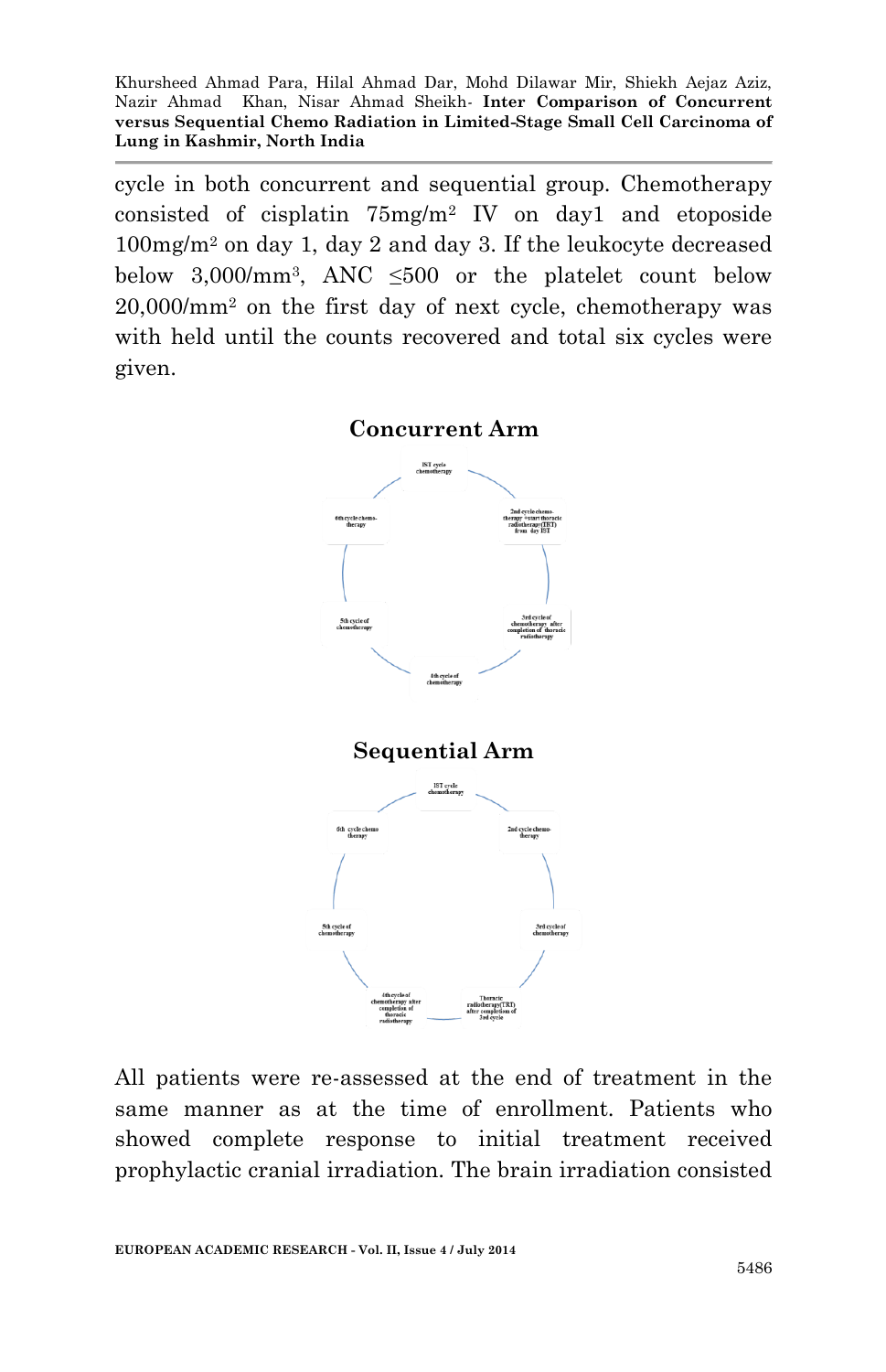of 25 GY in 1.5-GY fractions administered once daily, 5 days per week for 3 weeks by two lateral portals.

**Tumor response and toxicity criteria:** Tumor response and treatment toxicity were classified in accordance with the world health organization criteria  $[12,13]$ . A complete response  $(CR)$  was defined as the disappearance of all clinical evidence of the tumor. A partial response (PR) was defined as a decrease of 50% or more in the product of the length and width of any measureable tumor. A stable disease (SD) was defined as a less than 50% decrease or a less than 25% increase. A progressive disease was defined as an increase of more than 25% or appearance of new tumor [14] .

**Study design and analysis:** This study was a prospective randomized comparative study. The primary end point was tumor response, toxicity profile and secondary end point was overall survival and progression-free survival . Duration of survival was measured from date of enrollment up to the date of death [15]. Progression-free survival was measured from the date of enrollment to the date of the first observation of disease progression or death [15]. If there was no progression or the patient had not died, progression-free survival was censored at the date of confirmation of no progression.

## **Results:**

Forty two patients were taken in this study. The age range of patients were from 45 to 75 years with mean age of  $59.6 \pm 8.67$ years.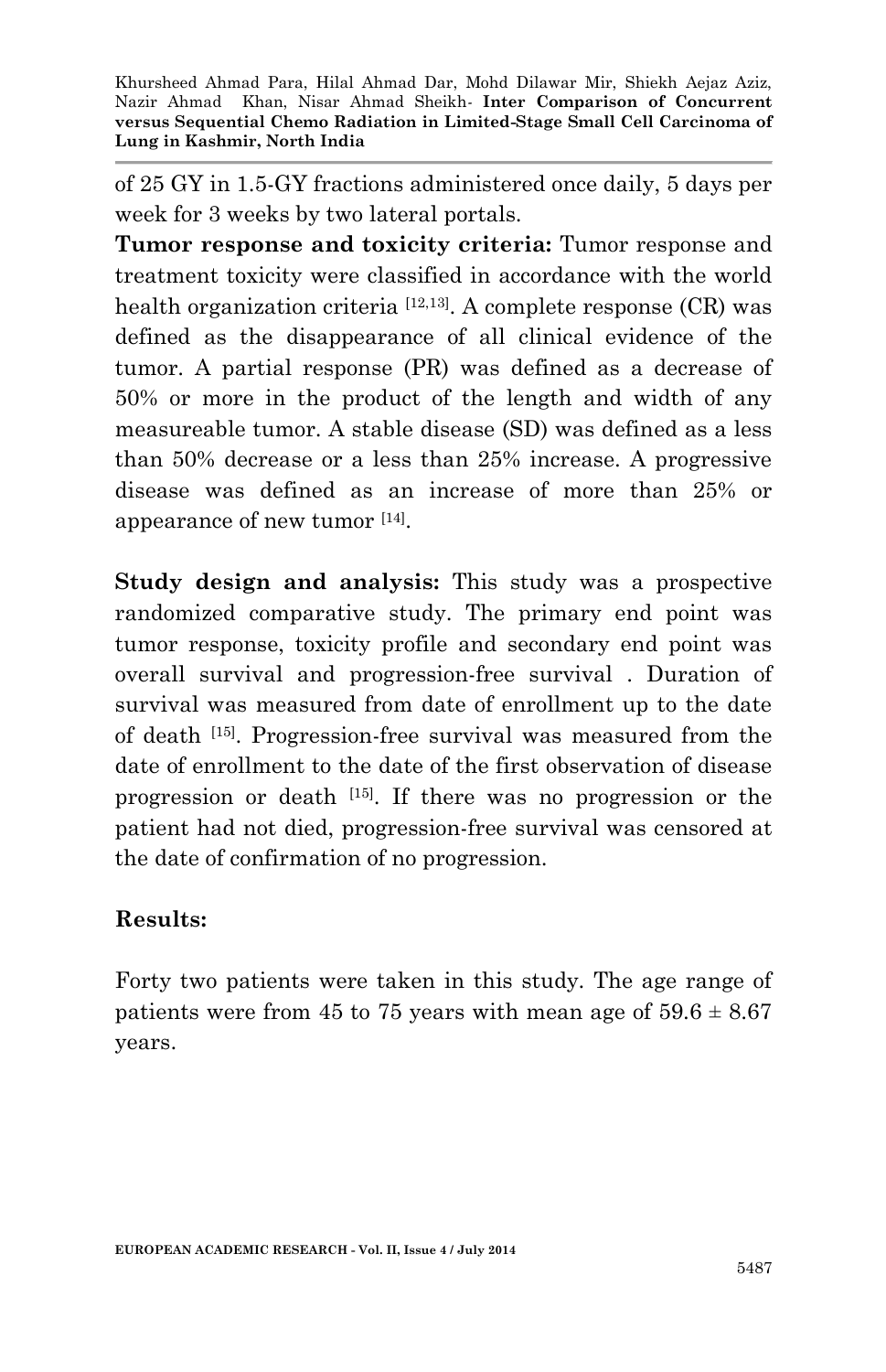| Age                          | N           | $Mean \pm SD$      |
|------------------------------|-------------|--------------------|
| Males                        | 36          | $59.53 \pm 7.95$   |
| Females                      | 6           | $57.67 \pm 13.079$ |
| <b>Symptoms</b>              | N           | $\%$               |
| Cough                        | 38          | 90.50%             |
| Hemoptysis                   | 23          | 54.80%             |
| <b>Breathlessness</b>        | 22          | 52.40%             |
| Chest Pain                   | 21          | 50.00%             |
| Fever                        | 8           | 19.00%             |
| Hoarseness of voice          |             | 16.70%             |
| Paraneoplastic manifestation |             | 16.70%             |
| Generalized weakness         | 6           | 14.30%             |
| Weight loss                  | 5           | 11.90%             |
| <b>Treatment Group</b>       | n           | $\%$               |
| Group-I (Concurrent)         | 21          | 50%                |
| Group-II (Sequential)        | 21          | 50%                |
| Performance Status (ECOG)    | Group-I     | Group-II           |
| 1                            | 15(71.40%)  | $9(42.90\%)$       |
| 2                            | 5(23.8%)    | 12(57.10%)         |
| 3                            | $1(4.80\%)$ | $0(0\%)$           |

#### **Table 1: Demographic profile of the patients**

The most common clinical manifestations were cough (90.5%) followed by hemoptysis (54.8%), breathlessness(52.4%) , chest pain (50%).and hoarseness of voice (16.7%). 42 cases with a histopathology documented small cell lung carcinoma (limited stage) were taken in the study and were randomized in concurrent arm and sequential treatment arm. 71.4% patients in group-I (concurrent group) had performance status 1 (ECOG) followed by performance status 2 in 23.8%and performance status 3 in 1.4% patients. Group-II (sequential group) had performance status 2 in 57.1% and performance status 1 in 42.9 % patients.

**Table 2: Tumor Response According to Treatment Arm Result Concurrent Arm Sequential Arm p value**

| Kesult              | Concurrent Arm | Sequential Arm | p value |  |
|---------------------|----------------|----------------|---------|--|
|                     | $\frac{0}{0}$  | $\%$           | 0.075   |  |
| Complete resolution | 66.70%         | 28.60%         |         |  |

**EUROPEAN ACADEMIC RESEARCH - Vol. II, Issue 4 / July 2014**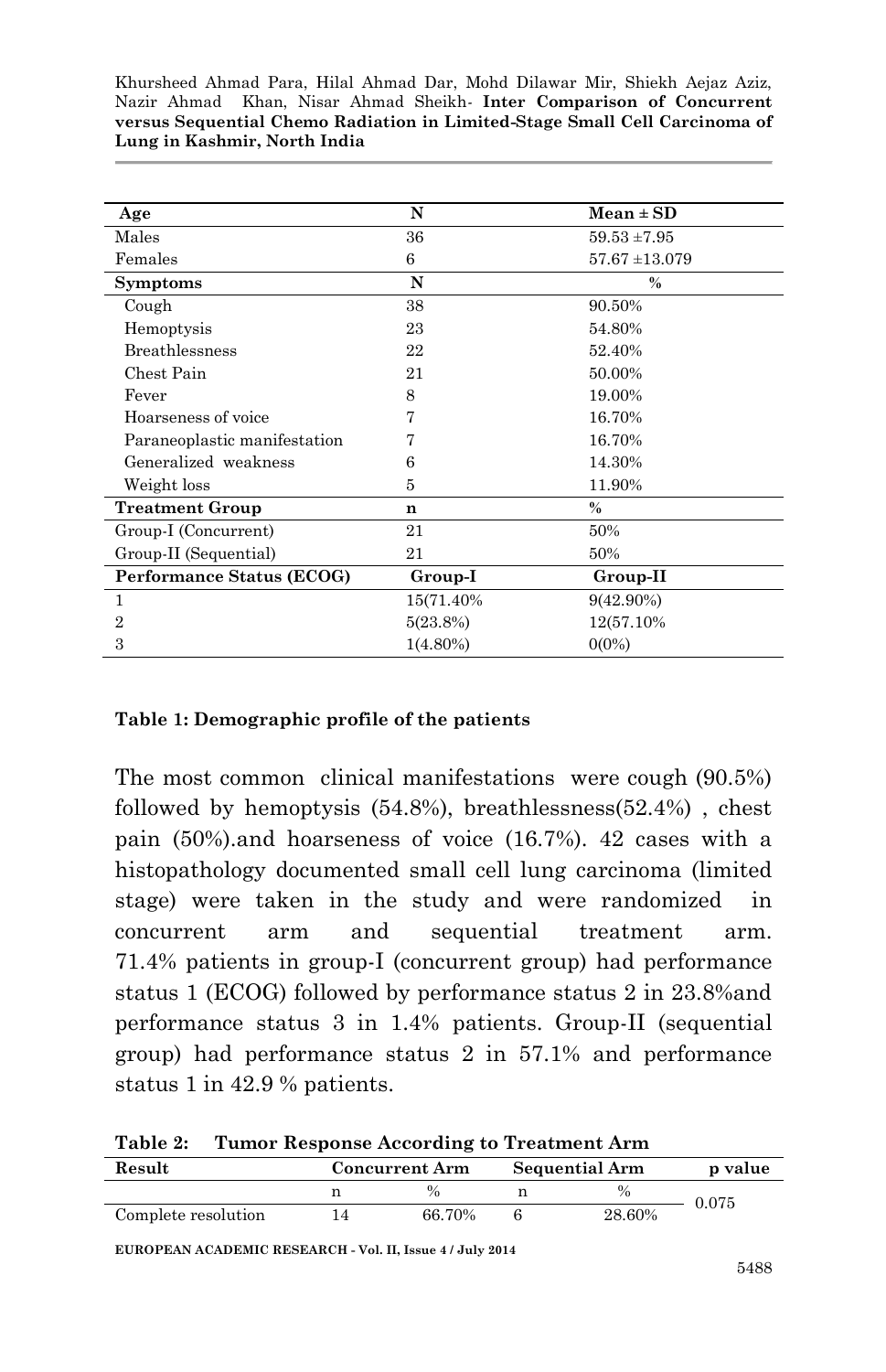| Progression   | 14.30% | 14.30% |
|---------------|--------|--------|
| Partial       | 9.50%  | 47.60% |
| No resolution | $0\%$  | 4.80%  |

Complete response were seen in 66.7%, progression in 14.3% and partial response in 9.5% in concurrent arm, compared to complete response in 28.6%, partial response in 47.6 %, progression in 14.3% and no response in (stable disease) in 4.8% respectively in sequential arm.

**Table 3: Treatment course & side effects between two groups of studied patients**

|                 |                            |                          |                |                | Group-I        |                | Group-II      | P-value        |
|-----------------|----------------------------|--------------------------|----------------|----------------|----------------|----------------|---------------|----------------|
|                 |                            |                          |                | n              | $\frac{0}{0}$  | n              | $\frac{0}{6}$ |                |
| Treatment       | Partial                    |                          |                | $\overline{2}$ | 9.5%           | $\mathbf{1}$   | 4.8%          |                |
|                 | Complete                   |                          |                |                |                |                | 95.2%         | 1.0F           |
|                 | Esophagitis                | Grade 3                  |                |                | 28.6%          | 3              | 14.3%         | 0.259          |
|                 |                            | Grade 1                  |                | 6              | 28.6%          | 9              | 42.9%         |                |
|                 | Nausea                     | Grade 2                  |                | 5              | 23.8%          | 1              | 4.8%          |                |
|                 | &vomiting                  | Grade 3                  |                | 8              | 38.1%          | $\mathbf{1}$   | 4.8%          | $0.03$ (sig)   |
|                 |                            | Grade 1                  |                | 7              | 33.3%          | $\overline{7}$ | 33.3%         |                |
|                 | Diarrhea                   | Grade 2                  |                | 3              | 14.3%          | 3              | 14.9%         | 0.99           |
|                 |                            | Grade 3                  |                | $\mathbf{1}$   | 4.8%           | $\mathbf{1}$   | 4.8%          |                |
|                 | Cardiac                    | arrhythmia's             |                | 3              | 14.3%          | $\,2\,$        | 9.5%          |                |
|                 | side effects               | Chest pain               |                | $\mathbf{1}$   | 4.8%           | $\mathbf{0}$   | $0\%$         | 0.519          |
|                 |                            | peripheral neuropathy    |                | 5              | 23.8%          | $\,6$          | 28.6%         |                |
|                 |                            | Tinnitus                 |                |                | 28.6%          | 3              | 14.3%         |                |
|                 | Neurologic                 | Alt.                     |                |                | 0%             | $\overline{2}$ | 9.5%          | 0.52           |
|                 | side effects               | sensorium/encephalopathy |                |                |                |                |               |                |
|                 |                            | Ataxia                   | $\overline{2}$ | 9.5%           | $\overline{2}$ | 9.5%           |               |                |
|                 |                            |                          | Gradel         | $\overline{8}$ | 38.1%          | 10             | 47.6%         |                |
|                 |                            |                          | Grade2         | 9              | 42.9%          | 4              | 19%           |                |
| Side<br>effects |                            | Febrile                  | Grade3         | 3              | 14.3%          | $\overline{0}$ | 0%            |                |
|                 |                            | neutropenia              |                |                |                |                |               | $0.022$ (sig.) |
|                 |                            | Thrombocytopenia         | Grade1         | 3              | 14.3%          | 15             | 71.4%         | $0.001$ (sig.) |
|                 | Bone<br>marrow<br>Toxicity |                          | Grade2         | 10             | 47.6%          | $\overline{3}$ | 14.3%         |                |
|                 |                            |                          | Grade3         | $\overline{7}$ | 33.3%          | $\,1$          | 4.8%          |                |
|                 |                            |                          | Grade          | $\mathbf{1}$   | 4.8%           | $\overline{0}$ | 0%            |                |
|                 |                            |                          | $\overline{4}$ |                |                |                |               |                |
|                 |                            | Anemia                   | Grade<br>1     | $\overline{2}$ | 9.5%           | 13             | 61.9%         | $0.000$ (sig)  |
|                 |                            |                          | Grade          | 12             | 57.1%          | 5              | 23.8%         |                |
|                 |                            |                          | $\overline{2}$ |                |                |                |               |                |
|                 |                            |                          | Grade          | 5              | 23.8%          | $\overline{0}$ | 0%            |                |
|                 |                            |                          | 3              |                |                |                |               |                |
|                 |                            |                          | Grade          | $\overline{2}$ | 9.5%           | $\overline{0}$ | 05            |                |
|                 |                            |                          | $\overline{4}$ |                |                |                |               |                |
|                 |                            | Infection                |                | 8              | 38.1%          | $\overline{4}$ | 19%           | 0.519          |
|                 | other<br>Any               | Alopecia                 |                | 1              | 81%            | 11             | 52.1%         | 0.05           |
|                 | side effect                |                          |                | 7              |                |                |               |                |

**EUROPEAN ACADEMIC RESEARCH - Vol. II, Issue 4 / July 2014**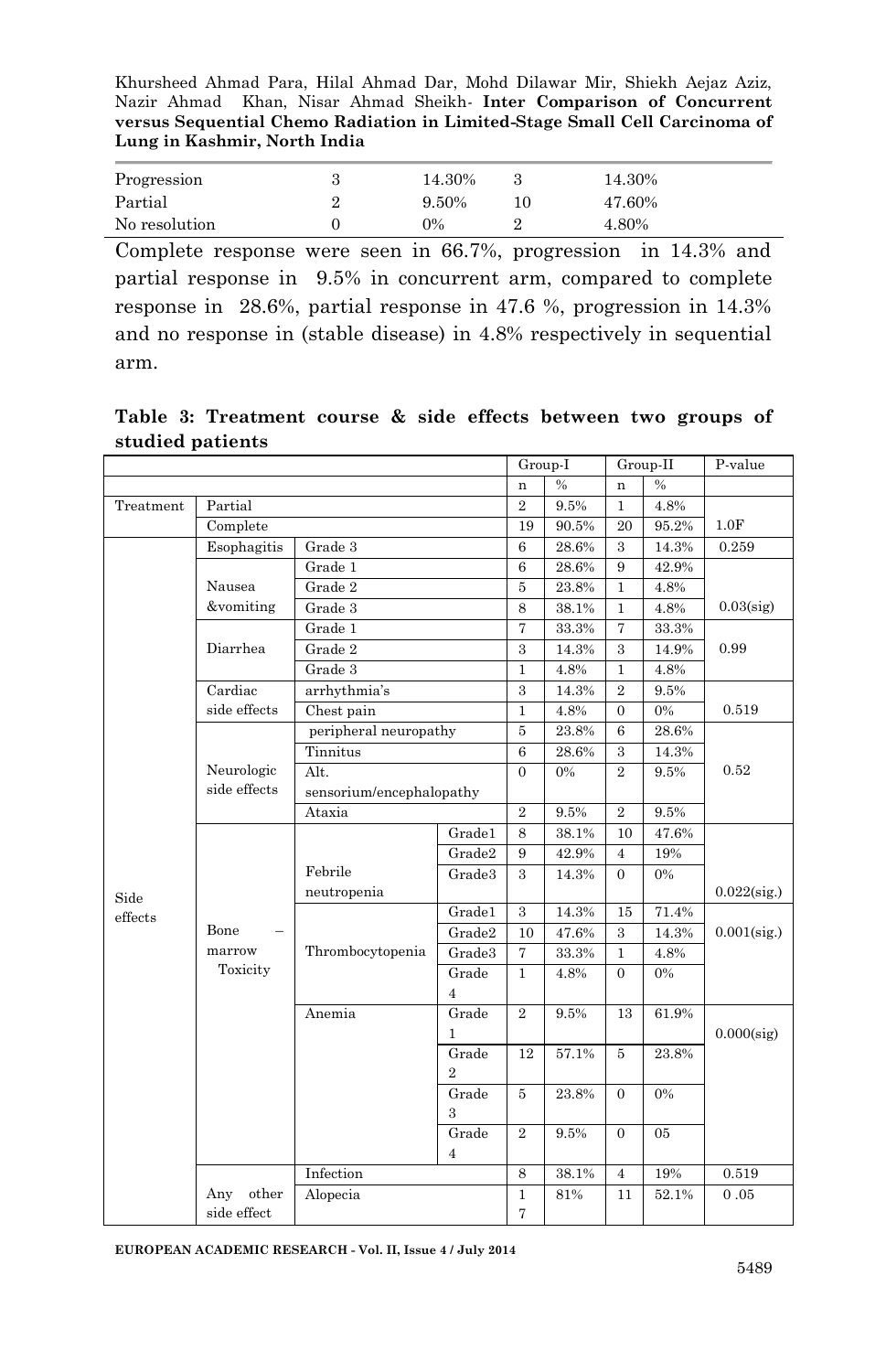|                          | Skin burns                | 23.8% | 14.3% | 0.432 |
|--------------------------|---------------------------|-------|-------|-------|
|                          | Mild to moderate azotemia | 14.3% | 9.5   | 0.519 |
| Treatment-related deaths |                           | 4.8%  | 4.8%  |       |

With respect to side effect profile, sequential chemo radiation proved to be safer than concurrent chemo radiation. Hematologic ,gastrointestinal and neurologic toxicity were more in concurrent group compared to sequential group

|         | Table 4: Progression Free and Survival time in months between two |  |  |  |  |
|---------|-------------------------------------------------------------------|--|--|--|--|
| groups. |                                                                   |  |  |  |  |

|                                  | Group      | Mean   | Median | <b>P</b> - |
|----------------------------------|------------|--------|--------|------------|
| <b>Progression Free survival</b> |            |        |        | value      |
|                                  | Concurrent | 17.956 | 19     |            |
|                                  | Sequential | 17.206 | 17     | 0.859      |
|                                  | Overall    | 15.248 | 20.752 |            |
|                                  | Group      | Mean   | Median | Р-         |
| Survival Time                    |            |        |        | value      |
|                                  | Concurrent | 21.552 | 27     |            |
|                                  | Sequential | 17.992 | 20     | 0.356      |
|                                  | Overall    | 19.669 | 20     |            |

In this study mean and median progression free survival were 17.956 and 19 months in concurrent group compared to 17.206 and 17 months in sequential group with p-value of 0.859.Overall progression free survival was 20.752 months . Mean and median survival time were 21.55 and 27months in concurrent arm versus 17.992 and 20 months respectively in sequential arm but the difference was not statistically significant with p-value of 0.356.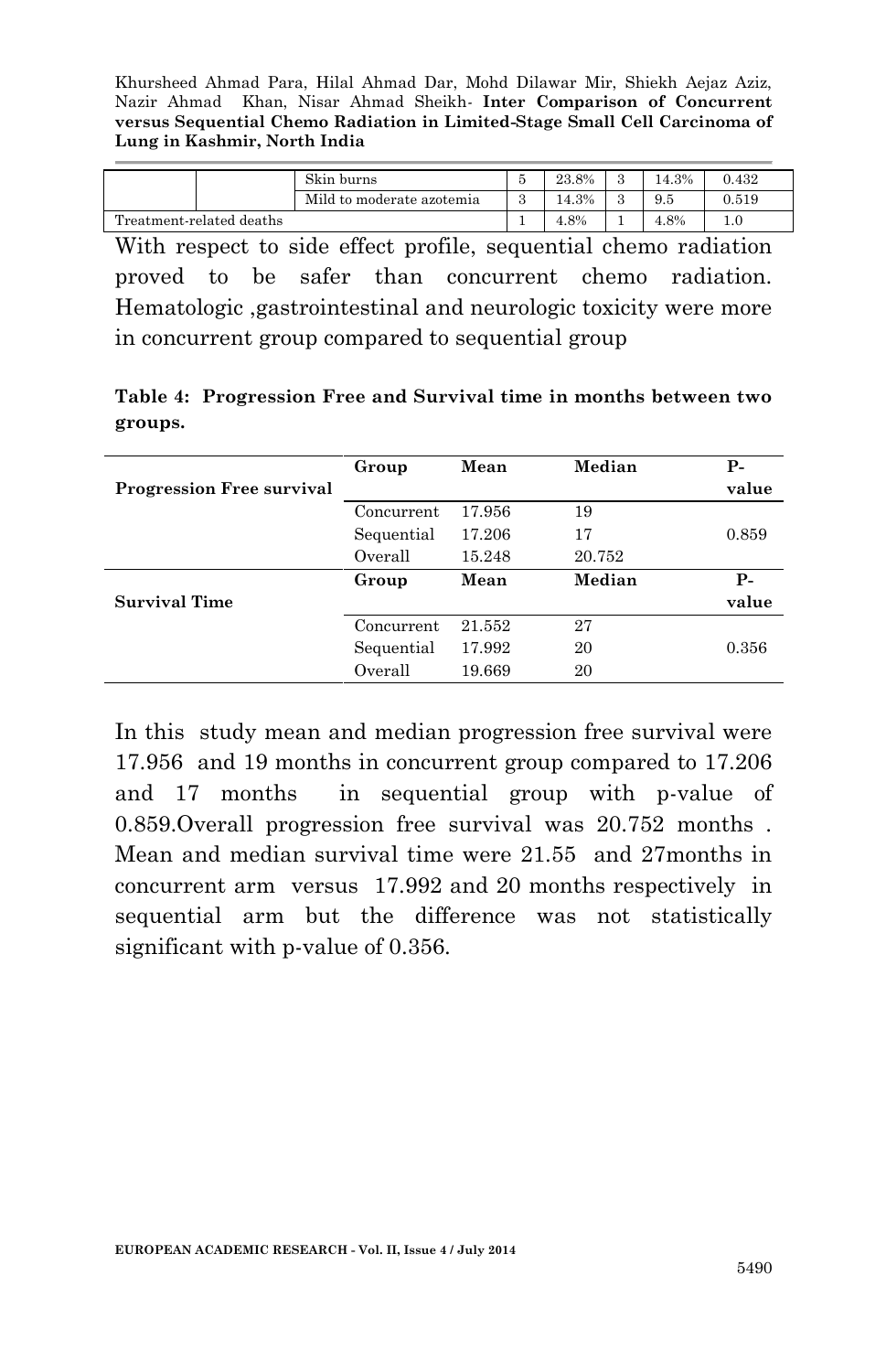



**Table-6: Progression Free Survival (in months) of the studied patients in two groups.**



#### **Discussion**

This study was conducted in the Department of Medical Oncology at Sher-i-Kashmir Institute of Medical Sciences,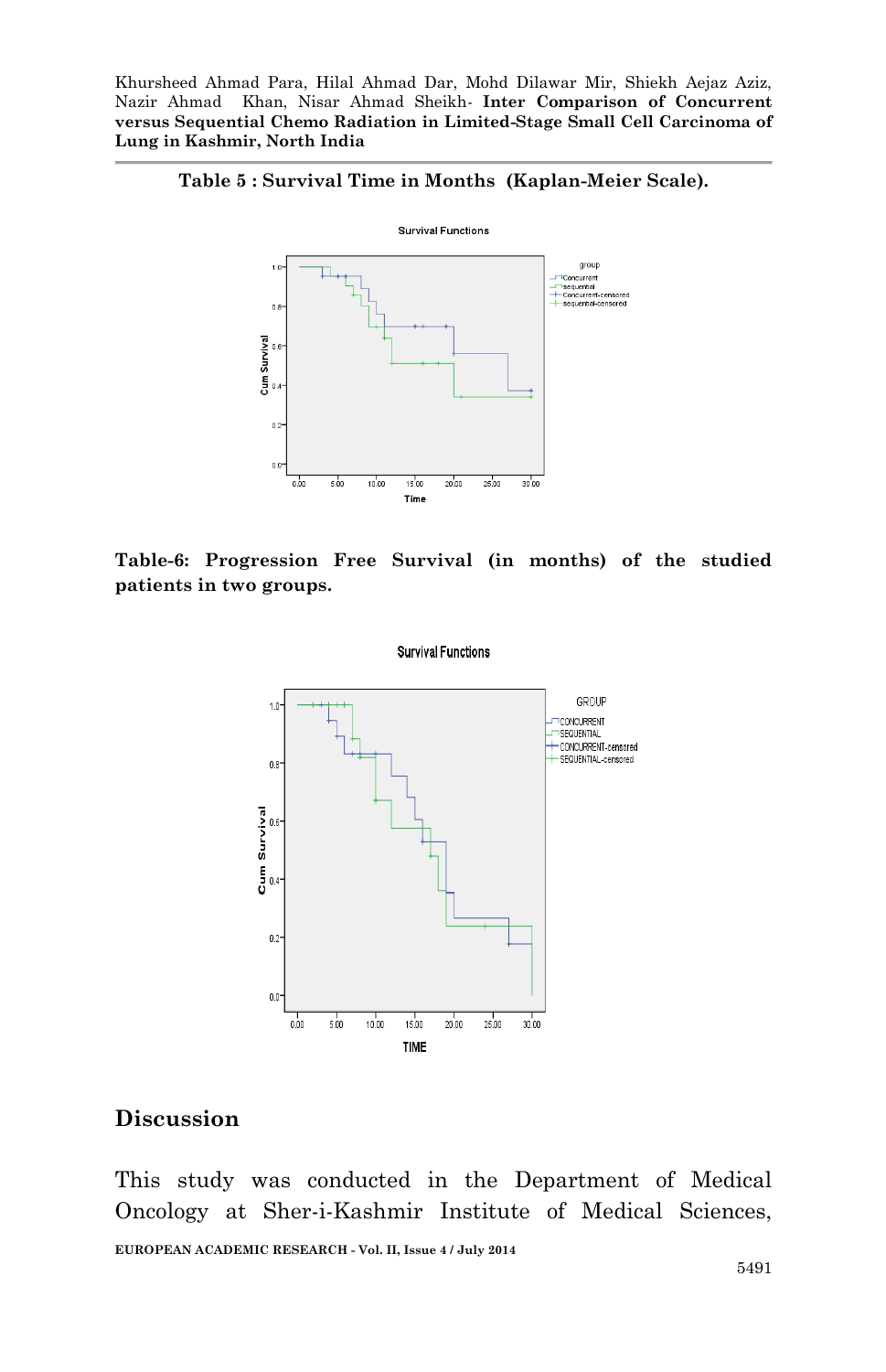Srinagar, J&K, India. It was a prospective randomized study. The study was conducted from May 2008 to October 2010. The aim of the study was to compare the tumor response ,toxicity profile and survival rates between concurrent versus sequential chemo radiotherapy in limited-stage small cell lung carcinoma. The age of the patients ranged from 45 to 75 years with a mean age of  $59.67 \pm 3.67$  years, consistent with the study of Hasan Tathsoz et al <sup>[16]</sup>, with a mean age of  $58 \pm 8.1$  years. In the present study, the most common manifestations were cough (90.5%) followed by hemoptysis (54.8%), breathlessness(52.4%) chest pain (50%).and hoarseness of voice (16.7%) as also reported by Hasan Tathsoz et al [16]. Turrisi et al had determined that accelerated hyper fractionation, was superior to standard fractionation in an intergroup phase III study [17] .

 Early administration of thoracic radiotherapy may eliminate localized populations of chemotherapy-resistant tumor cells that might be responsible for treatment failure if permitted to disseminate systemically. This would be an obvious advantage of early administration of thoracic radiotherapy [18]. Cisplatin plus etoposide was found to be the optimal regimen for combination with concurrent thoracic radiotherapy [19, 20, 21].The median survival time with this regimen and concurrent twice-daily thoracic radiotherapy in the various phase II studies has been 18 to 22 months [22, 23, 24].

Comparison of tumor response ,progression free survival and overall survival in this study suggested that concurrent radiotherapy was more superior than sequential radiotherapy, but the difference was not statistically significant (p value 0.075) due to relatively small sample size of only 42 patients . Complete response were seen in 66.7%, progression in 14.3% and partial response in 9.5% in concurrent arm, compared to complete response in 28.6%, partial response in 47.6 %, progression in 14.3% and no response in (stable disease) in 4.8% respectively in sequential arm. This study demonstrated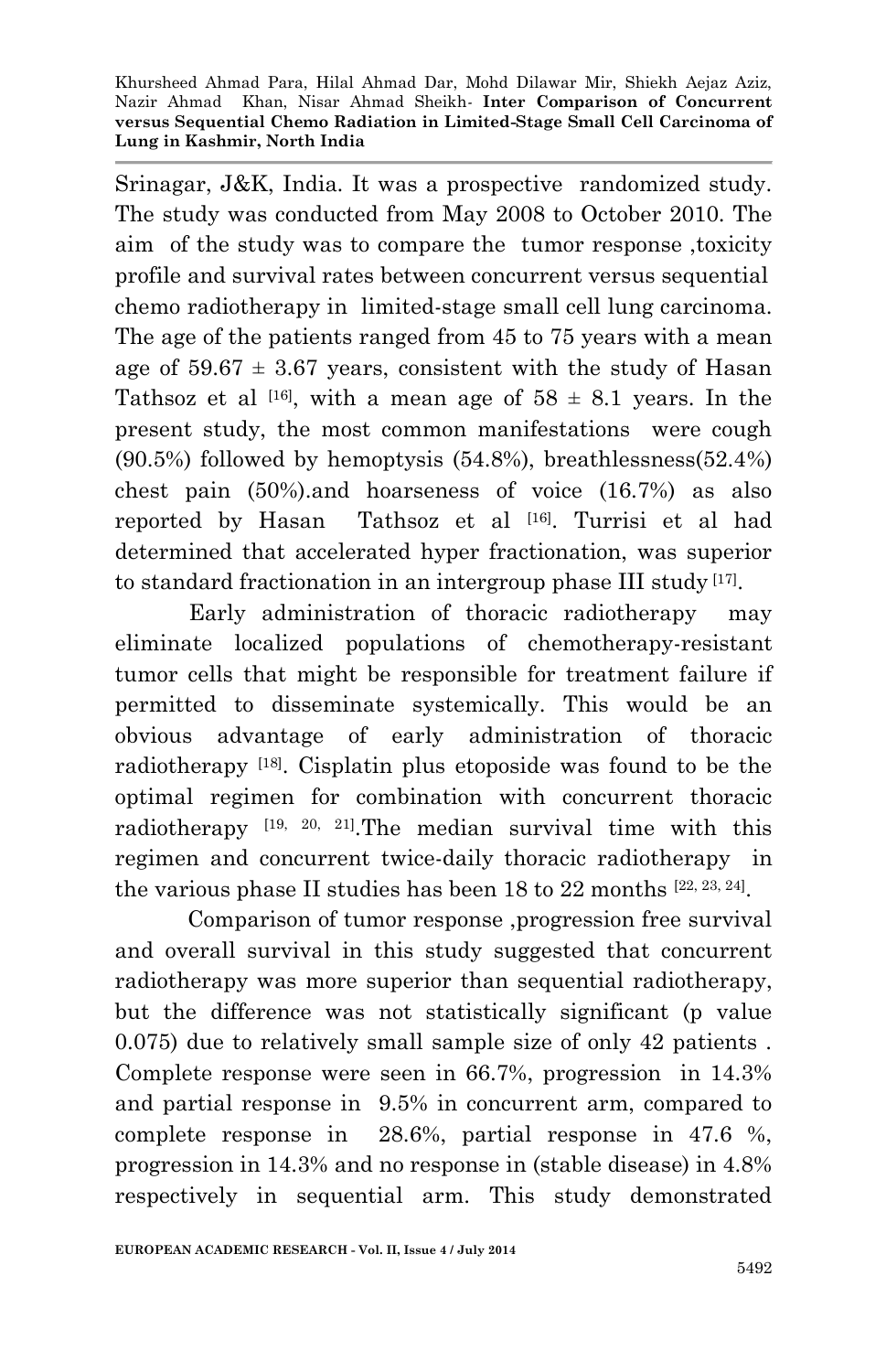improved tumor response compared to other studies but there was significant hematologic and gastrointestinal toxicity (p value 0.02 and 0.03 respectively). One reason may be 3 weekly cycle of chemotherapy in our study whereas Takada et al [25] used 4 weekly cycle of chemotherapy in concurrent arm. Another reason may be small sample size in our study. The median survival time in this study was 27 months in concurrent arm verses 20 months in sequential arm. Overall mean and median survival were 19.669 and 20 months respectively in limited stage small cell lung carcinoma. Takada et al<sup>[25]</sup>who conducted phase III study of concurrent versus sequential thoracic radiotherapy with cisplatin and etoposide for limited stage small cell lung carcinoma from 1991 to 1995.They reported that, concurrent radiotherapy yielded better survival than sequential radiotherapy  $(P = .097$  by logrank test). They reported that, Complete response 27%, partial response 65%, no change 3%, progression 4% in sequential arm compared to complete response 40%, partial response 57%, no change (stable disease) in 1%, progression 1% in concurrent arm. The median survival time was 19.7 months in the sequential arm versus 27.2 months in the concurrent arm.

Se-Hoon Lee et  $al^{[26]}$  conducted a study of early concurrent chemo radiotherapy with prolonged oral etoposide and cisplatin for limited-stage small-cell lung cancer. They conducted a phase II trial of early concurrent CRT(chest radiotherapy), starting from the very beginning of the first cycle of chemotherapy for previously untreated limited stage small cell lung carcinoma. They gave conclusions that early concurrent CRT , starting from the very beginning of the first cycle of chemotherapy with prolonged oral etoposide and cisplatin failed to show any improvement in survival compared with other CRT regimens<sup>[26]</sup>.

In the present study mean and median progression free survival was 17.956 and 19 months in concurrent group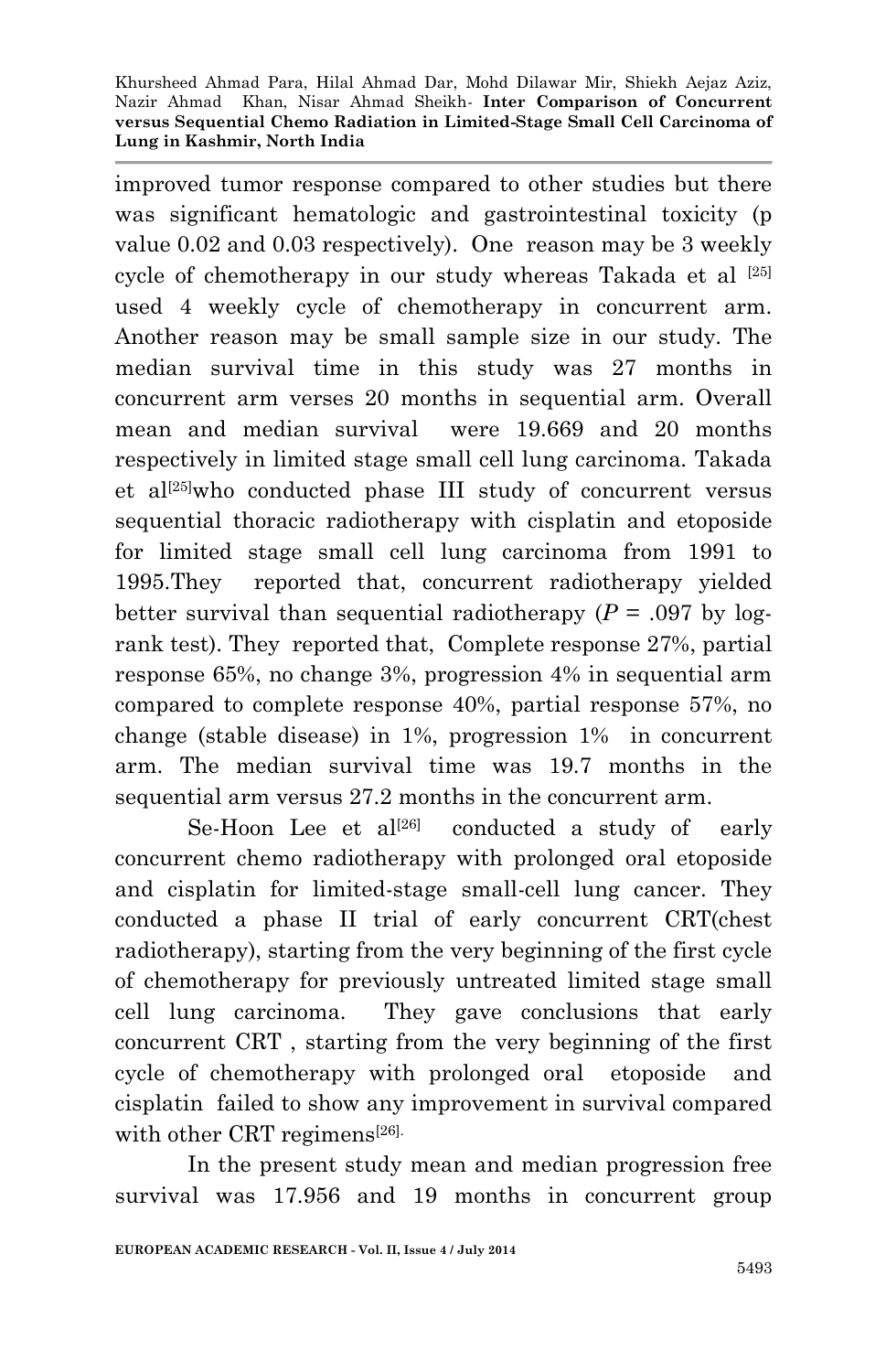compared to 17.206 and 17 months respectively in sequential group with p-value of 0.859. Overall median progression free survival was 20.752 months.

David S. Ettinger et al  $[27]$  observed the median progression-free survival time was 13 months in his study of paclitaxel, etoposide, and cisplatin chemotherapy combined with twice-daily thoracic radiotherapy for patients with limitedstage small-cell lung cancer.

 Total ten deaths 47.6 % occurred up to 2 year follow up in concurrent arm compared to 14 deaths 66.7% in sequential arm. In the present study 2 year survival rate was 52.3% in concurrent group compared to 33.3% in sequential group. Takada et al <sup>[25]</sup> observed the 2, 3, and 5 year survival rates for patients who received sequential radiotherapy were 35.1%, 20.2%, and 18.3%, respectively, as opposed to 54.4%, 29.8% and 23.7%, respectively, for the patients who received concurrent radiotherapy.

Hematologic toxicity was more in concurrent arm compared to sequential arm. Grade 1,2 and 3 neutropenia occurred in 38.1%,42.9 and 14.3% in concurrent arm compared to 47.6%, 19% and 0% respectively in sequential arm with significant p-value of 0.022. There were no grade 4 neutropenia in each group. Grade 1,2,3 and 4 thrombocytopenia occurred in 14.3%,47.6%,33.3% and 4.8 % in concurrent arm compared to 71.4%,14.3%,4.8%and 0% respectively in sequential arm with significant p-value of 0.001. Grade 1,2,3 and 4 anemia occurred in 9.5%,57.1%,23.8% and 9.5% in concurrent arm compared to 61.9% , 23.8% and 0% respectively in sequential arm. There were no grade 3 and grade 4 anemia in group-II. Takada et al<sup>[25]</sup> observed grade 3 leucopenia in 44.5%, grade 4 leucopenia 9%, grade 3 thrombocytopenia 12%, grade 4 thrombocytopenia 13% , grade 3 anemia 42% ,alopecia 2%,infection 1% and treatment related death 4% in sequential arm versus grade 3 leucoopenia 50%, grade 4 leucopenia 37% , grade 3 thrombocytopenia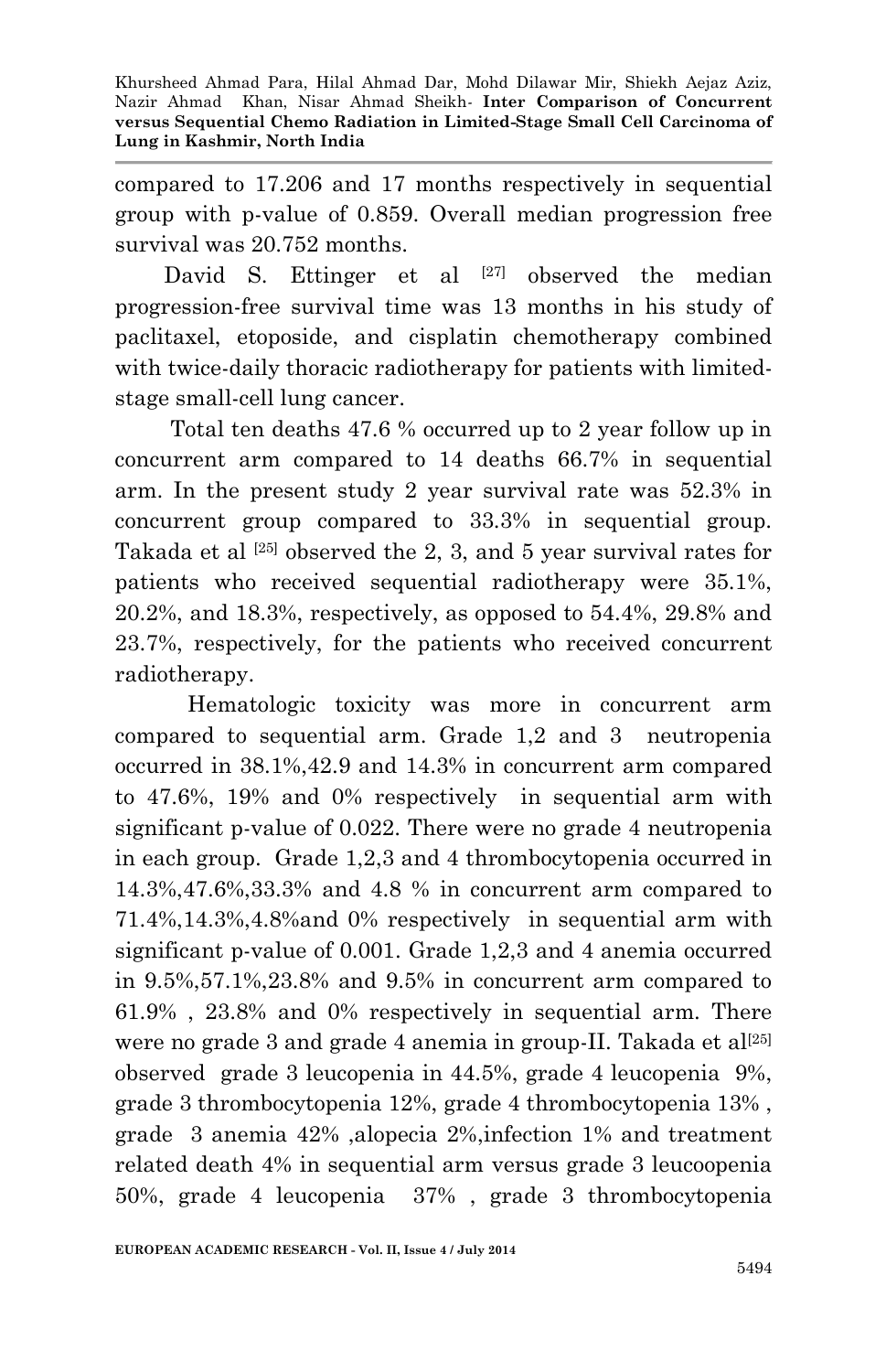29%,grade 4 thrombocytopenia 7% , grade 3 anemia 54%, alopecia 2%,infection 1% and treatment related death in 3% respectively in concurrent arm [25].In our study, profile of side effect were consistent with Takada et al but percentage of side effects were more in our study. One reason may be 3 weekly cycle of chemotherapy in our study whereas Takada<sup>[25]</sup> used  $4$ weekly cycle of chemotherapy in concurrent arm. Another reason may be small sample size in our study.

## **Conclusion**:

Tumor response favour early concurrent chemo radiation, however results are not statistically significant but chemo morbidity (significant hematologic and gastrointestinal toxicity) were more in concurrent arm compared to sequential arm.

# **BIBLIOGRAPHY**

- Parkin, D.M. and Muir, C.S. 1992. "Cancer incidence in five continents: Comparability and quality of data*.*" *IARC Sci Publ* 120 : 45-173. [1]
- Khuri, F.R., Herbst, R.S., and Fossella, F.V. 2001. "Emerging therapies in non-small cell lung cancer." *Ann Oncol* 12: 739-44. [2]
- Khan, N.A., Afroz, F., Lone, M.M., Teli, M.A., Muzzaffar, M. and Jan, N. 2006. *Indian J Chest Dis Allied Sci* 48:187- 190. [3]
- Collins, L., Haines, G., Christopher, Perkel, Robert, Robert E. 2007. "Diagnosis and management: disease and disorder overview." *Am Fam Physician* 75: 56-63. [4]
- Otterson, G., Lin, A., and Kay, F*.* 1992. "Genetic etiology of lung cancer." *Oncology (Williston Park)* 6*(*9*):*97*-*104*.* [5]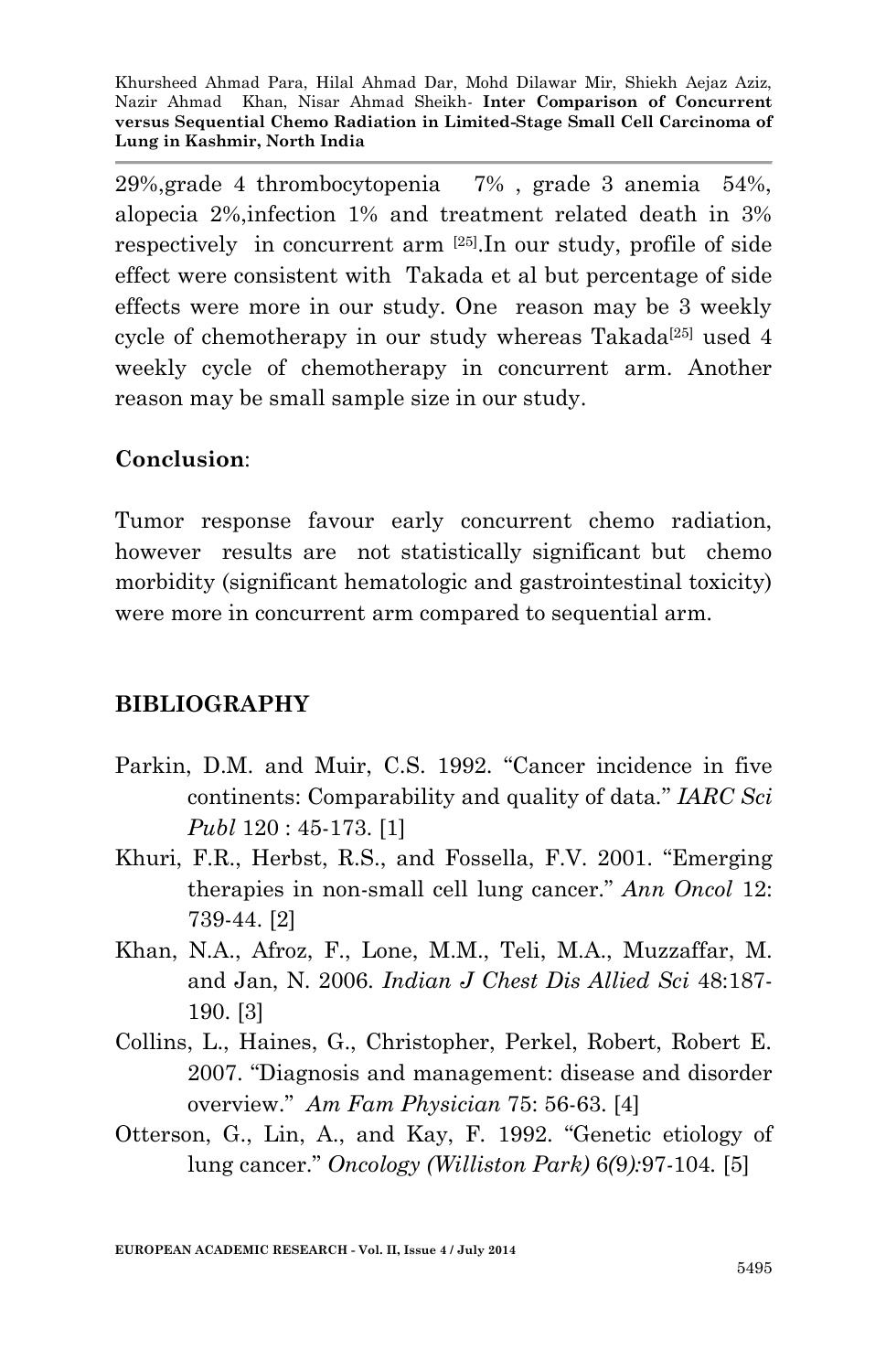- Devita, Hellman and Rosenberg. *Cancer. Principles and Practice of Oncolgy*. 8th edition. vol. 1, 946-948. [6]
- Levitan, N., Byrne, R.E., Bromer, R.H. et al. 1985. "The value of the bone scan and bone marrow biopsy staging small cell lung cancer." *Cancer* 56: 652. [7]
- Shepherd, F.A., Laskey, J., Evans, W. K. et al. 1992. "Cushing's syndrome associated with ectopic corticotropin production and small-cell lung cancer." *J Clin Oncol* 10:21. [8]
- Darnell, R.B. and Posner, J.B. 2003. "Paraneoplastic syndromes involving the nervous system." *N Engl J Med* 349:1543. [9] Kumar, V., Abbas, A.K., Fausto, N. eds. 2005. *Pathologic Basis of Disease.* 7th ed*.* Philadelphia, PA*:* Elsevier Inc*.*

757*-*768*.* [10]

- Zelen, M. 1973. "Keynote address on biostatistics and data retrieval." *Cancer Chemother Rep* 4:31. [11] World Health Organization. 1979. *Handbook for Reporting Results of Cancer Treatment* (WHO Offset Publication No. 48). Geneva, Switzerland, World Organization. [12]
- National cancer institution (NCI) toxicity criteria: cancer therapy evaluation programme 3 revised March 23.1998. Common toxicity criteria, version 2.0 DCTD, NCI, NIH, DHHS March 1998. [13] Seung-Gu Yeu, Moon-June Chu, Sun-Young Kim, Ki-Whan Kim and Jun-Sang Kim. 2006. "Twice daily radiation therapy plus concurrent chemotherapy for limited-stage small cell lung cancer." *The Journal of the Korean Society for Therapeutic Radiology and Oncology* 24:96-102. [14] Spiegelman, D., Maurer, L.H., Ware, J.H. et al. 1989. "Prognostic factors in small-cell carcinoma of the lung:
	- an analysis of 1,521 patients." *J Clin Oncol* 7: 344. [15]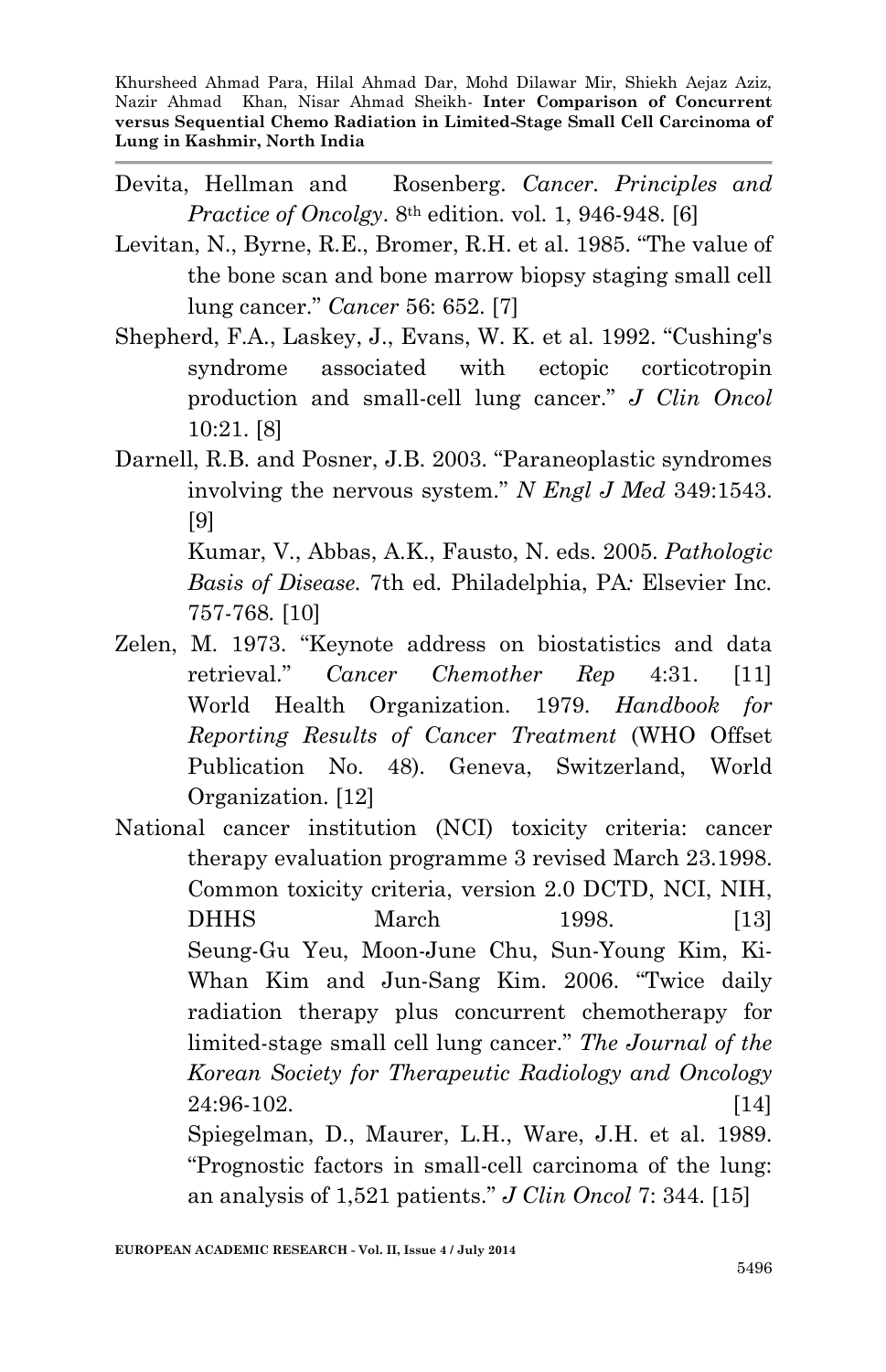Tatlysoz, Hasan, Levent Erkan, Serhat Fyndyk, Bedri Kandemir. 2000. "Clinical features and outcomes of small-cell lung cancer cases from northern Turkey." *Turk Resp J*. 2:25-29. [16] Turrisi, A.T. III, Kim, K., Blum, R. et al. 1999. "Twicedaily compared with once-daily thoracic radiotherapy in limited small-cell lung cancer treated concurrently with cisplatin and etoposide." *N Engl J Med.* 340: 265-271. [17] "Radiotherapy" alone or with chemotherapy in the treatment of smallcell carcinoma of the lung. Medical Research Council Lung Cancer Working Party." *Br J Cancer* 1979; 40:1. [18] Bunn, P.A. Jr., Lichter, A.S., Makuch, R.W. et al. 1987. "Chemotherapy alone or chemotherapy with chest radiation therapy in limited stage small cell lung cancer:

A prospective, randomized trial." *Ann Intern Med* 106: 655-662. [19]

- Greco, F.A., Brereton, H.D., Kent, H. et al. 1976. "Adriamycin and enhanced radiation reaction in normal esophagus and skin." *Ann Intern Med* 85: 294-298. [20] Perez, C.A., Einhorn, L., Oldham, R.K. et al. 1984. "Randomized trial of radiotherapy to the thorax in limited small-cell carcinoma of the lung treated with multi-agent chemotherapy and elective brain irradiation: A preliminary report." *J Clin Oncol*: 1200- 1208. [21]
- Johnson, B.E., Bridges, J.D., Sobczeck, M. et al. 1996. "Patients with limited-stage small-cell lung cancer treated with concurrent twice-daily chest radiotherapy and etoposide/cisplatin followed by cyclophosphamide, doxorubicin, and vincristine." *J Clin Oncol* 14: 806-813. [22]

McCracken, J.D., Janaki, L.M., Crowley, J.J. et al. 1990.